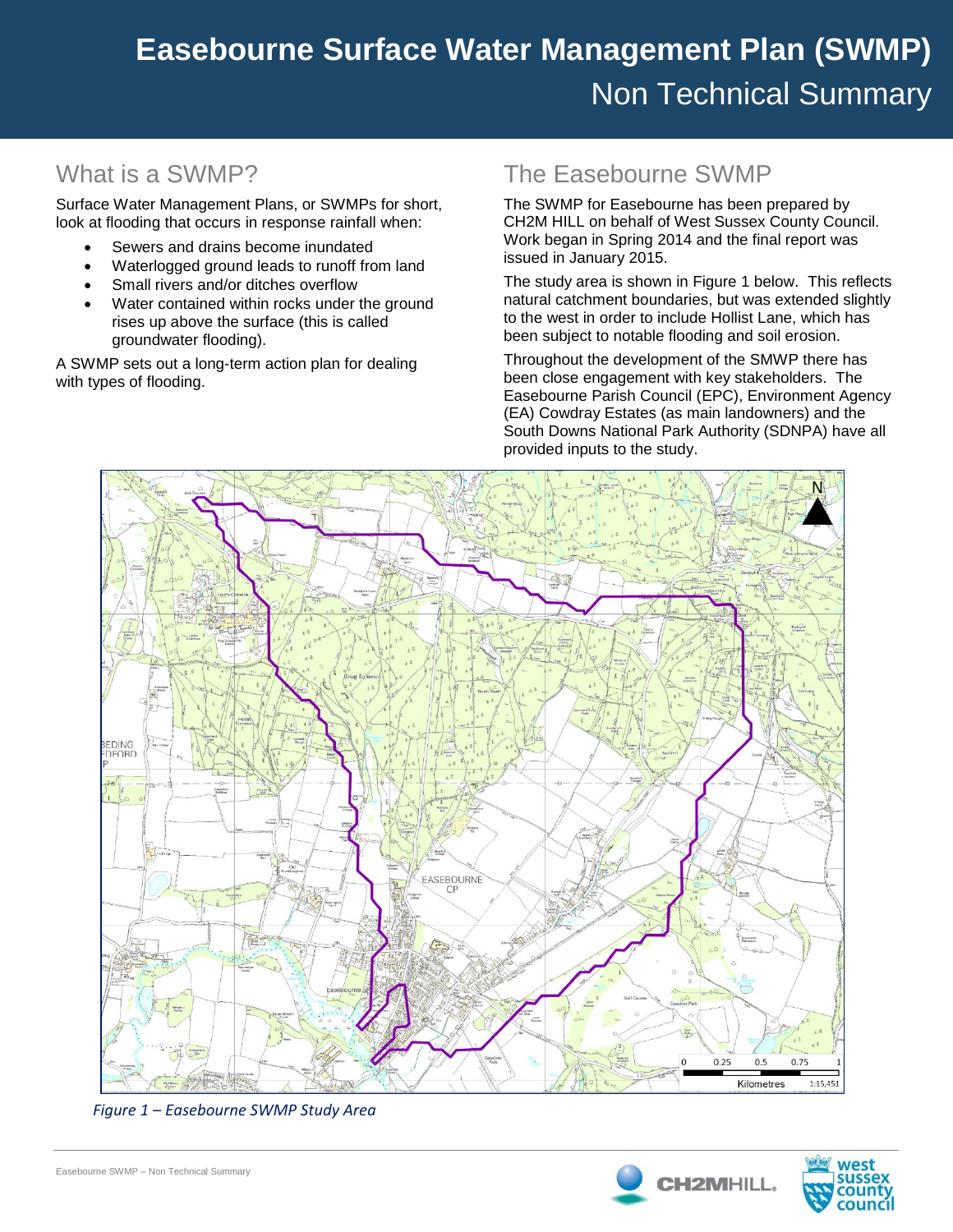# **Objectives**

The objectives of the Easebourne SWMP were to:

- Identify flood issues within the study area
- Engage with all relevant stakeholders
- Draw on available data to develop an understanding of the nature and mechanisms of the flooding
- Identify possible options to address flood risk
- Recommend actions to be taken forward.

# Methodology

The methodology for the project broadly follows the SWMP Technical Guidance published by DEFRA in 2010. The key project stages were as follows:



#### Data

A wide range of data was analysed to help understand the local flooding issues.

This included data on climate, rainfall, soils and drainage.

This was provided by a range of organisations including:

- West Sussex County Council
- Easebourne Parish Council
- The Environment Agency
- Southern Water
- The Cowdray Estate.

All this information was compiled and mapped using computer based Geographic Information Systems.

### Recent flooding issues

There have been several flooding incidents in Easebourne in the past 10-15 years. Events in 2000, 2002, 2004 and 2006 have all been considered as important context for the study.

Specific attention has been paid to the floods that occurred during 2012 and the winter of 2013/14. During these floods a number of properties suffered repeated internal flooding. There was also significant disruption due to flooding on:

- Easebourne Street
- Easebourne Lane (A287)
- Dodsley Lane (A286).

In addition there were widespread issues problems caused by the silt carried by the flood waters which blocked road gullies and pipework.

Section 2 of the main SWMP report provides a full review of past flood events.



*Flooding at the bottom of Easebourne Street (Aug 2014)*

## The impact of flooding

The effects of flooding are often diverse. The following impacts are particularly significant in Easebourne:

- Approximately 10 properties have flooded internally, some of which flood annually
- Significant disruption during flood events as flood water flowing on the A272, A286 and Easebourne Street makes access for residents difficult
- Significant disruption to local residents in the aftermath of a flood event because roads are heavily silted
- Siltation and blockage of road drainage requiring frequent and costly maintenance and clearance
- Closure of the North Mill Bridge during times of heavy rainfall which is a key local road route for access to Midhurst, east to Petworth on the A272, and north on the A286.



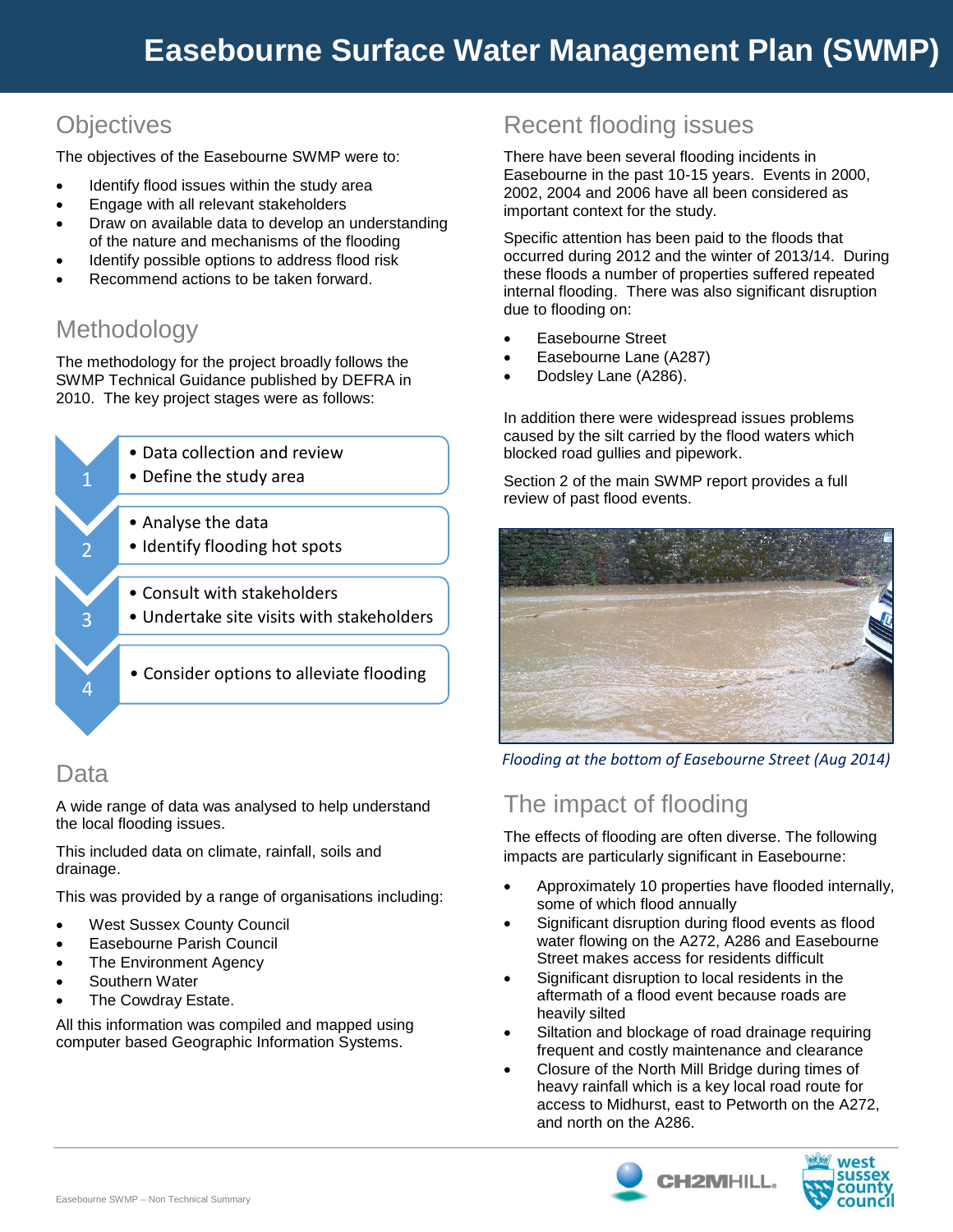# Causes of flooding

Although the soils around Easebourne tend to allow water to soak into the ground (i.e. they are permeable) they do become quickly saturated during heavy rain. This causes water to flow rapidly off farm land and into the surface drainage network.

To the east of the study area this drainage enters the River Ez, which has only limited capacity and therefore becomes quickly overwhelmed. The capacity of the River Ez is particularly constrained at the junction with the A272 (Easebourne Lane). Here, a culvert causes flow to back up causing significant local flooding. The flow of the River is then diverted onto Easebourne Lane, down which it flows, eventually discharging into the River Rother.

In the western part of the study area, the highway drainage system on Dodsley Lane frequently becomes overwhelmed and water flows down the lane until it reaches North Mill Bridge, converges with water on Easebourne Lane and then flows into the River Rother.

In periods of extreme duration rainfall, groundwater also contributes significantly to the overall flow of water.

Across the Easebourne catchment, heavy rain leads to soil erosion and flood waters carry large loads of sediment into the drainage system. This impacts on road and drainage, leads to lost productivity in the farmland and also has an effect on the water quality of the River Rother.



*Soil erosion on the fields above Easebourne*

# Analysis undertaken

A specialist computer model was used to the look at extent of possible future flooding. This helped to highlight key issues and confirm some suspicions. For example the model suggests that:

- Flooding on Easebourne Street could occur once or twice a year
- The capacity of the drains on Dodsley Lane (which were designed to take highway drainage not surface run off) is much lower than the flows generated by the catchment.

A soil erosion risk assessment was also undertaken. This shows that, bar one, all the fields in the catchment above Easebourne represent a high or very high risk of soil erosion.

#### Potential measures

A detailed evaluation process was undertaken to consider the most appropriate future actions to help better manage flood risk and erosion and a "short list' of feasible, practical, deliverable measures was developed.

In brief, the identified measures include:

- **Improved maintenance** of the existing drainage system including highway gullies, silt traps and culverts
- Upstream sediment management, including adoption of new techniques including grassed channels, buffer strips and sediment traps to **reduce soil erosion**. Changes in land use and cropping pattern would also be beneficial alongside these measures. A number of these measures have now been carried out by the landowner, who is monitoring their effectiveness with a watching brief. Further measures will be introduced if and when required
- Minor works at the top of **Easebourne Street** near Wick Lane to improve capacity and improve flow into the River Ez.
- Improvements to the culvert and its intake at the **Easebourne Street/Easebourne** Lane Junction to address backing up, including a new trash screen.
- Identification of individual **property protection** (IPP) measures at the junction of Easebourne Street and the A272
- Works on Easebourne Lane **to manage and divert surface water flows** down the road.
- Improvements to discharge outfalls at the Bottom of **Dodsley Lane**.
- Improved **emergency plans** and response.

These measures are discussed in full in Section 4 of the main SWMP report.